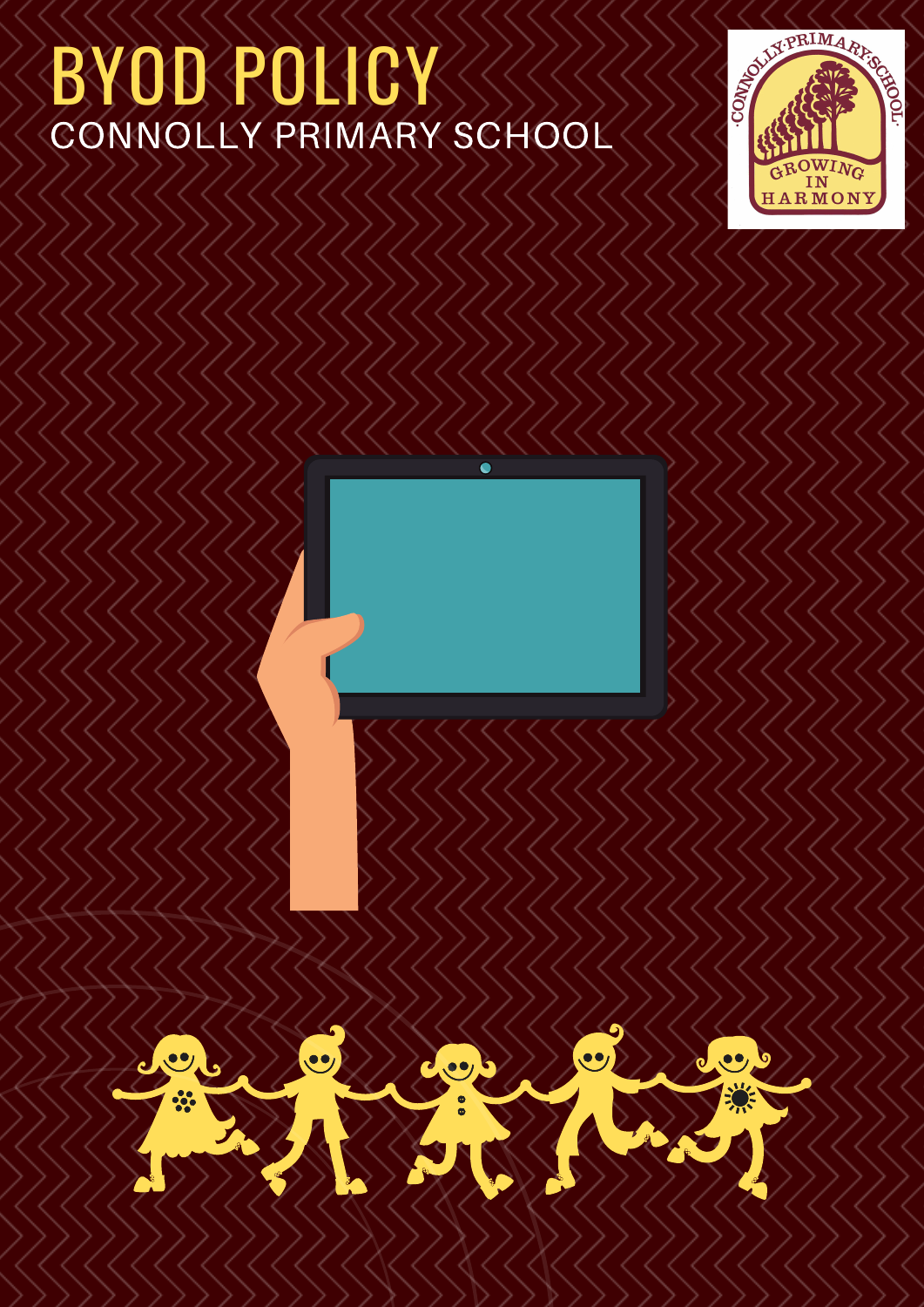$\int_{0}^{x}$ **Connolly Primary School aims to provide students with the opportunity for more personalised learning by having access to technology both at home and at school. With the privilege of using a device at the schoolcomes the responsibility to use the technology in a manner that is in keepingwith our core values: leadership, integrity, kindness, commitment, justice andrespect. Teachers, parents and students are asked to read the agreement and sign.**

I understand that the following terms and conditions govern bringing my own device to the school:

- Currently, the school provided personal device for learning is an iPad. This allows for seamless integration with our current school devices. For the trial program, mobile devices including IPad, Android tablets or a laptop may be used. These devices may be brought to school by students in Year 5&6 after a copy of this policy has been signed and dated by the parent, class teacher and student. These devices must be used responsibly and at the direction of the class teacher. Permission, if granted, will be for the current school year only and does not necessarily transfer to future school years. This policy will be reviewed as necessary in collaboration with students and parents. Changes will be communicated to parents. Students will be made aware as changes occur.
- Students are responsible for the care of their devices. The school will accept no liability for theft, damage or accidental loss. Devices are to be secured during lunch and recess, not to be taken to the playground. It is recommended that parents insure their child's device for loss or damage. Students will be held accountable for any deliberate damage.
- Consequences for breach of this policy will ultimately be determined by the Principal and may include banning an individual student from bringing their mobile device to school. Any use of a device deemed inappropriate by the school may result in the withdrawal of BYOD privileges.
- The student will assume responsibility for entering the school proxy server details as required into their devicenetwork settings in order to access the internet through the school's cyber safety filters. Internet access through the school's wireless network will be provided to students free of charge.
- Accessing the internet independently of the school's proxy servers (i.e. by personal ISP) is not allowed in oder to ensure cyber safety.
- The School Principal retains the right to be the final arbiter of what is, and is not, appropriate content.
- Taking photos, video or recording voice of any individual or group is not allowed without the express permission of all of the individuals being recorded and after permission from the teacher.
- Students agree to only view, listen to, or access, school appropriate content on their devices while at school. Due to copyright, content such as music is not to be transferred to from other devices or the school's computer network. All content including but not limited to file, photos, videos and music must remain appropriate, as deemed by the school, at all times. The school retains the right to review the content of any device registered under this agreement. From time to time the school will prescribe software and/or apps that students must have installed on their device. Parents/Guardians must ensure that all content stored on the device is compliant with copyright law and regulations.
- Students are responsible for bringing their devices to school fully charged Devices should arrive at the school fully charged as there are limited facilities for recharging. They must be labelled for identification i.e. Fred Bloggs, Year 6, Tuart 1.





**\\igm**